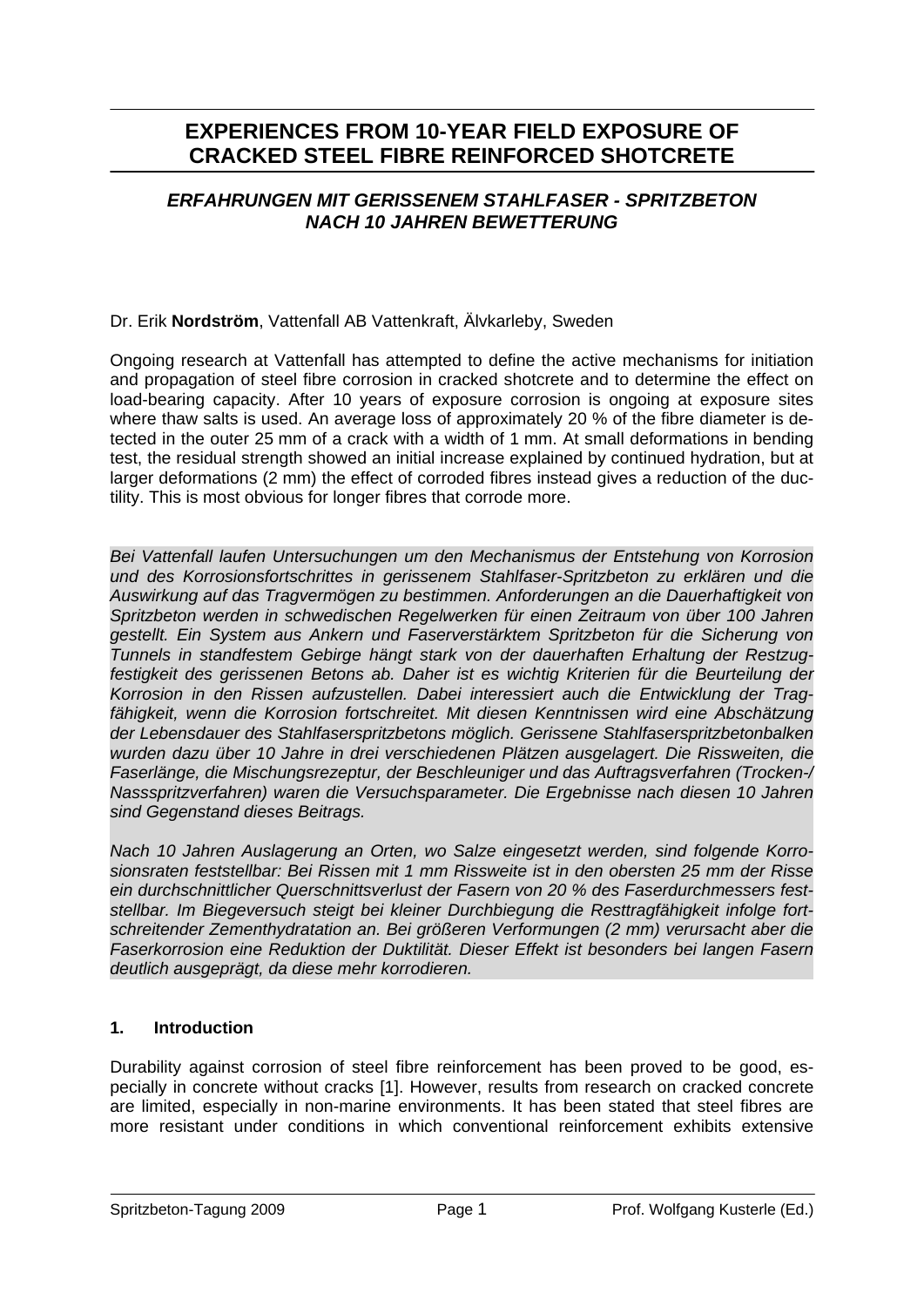corrosion [2]. No full explanation of the active mechanisms exists. Other studies in the area are performed by e.g. *Schiessl & Weydert* [3].

Research at Vattenfall tries to define the active mechanisms for initiation and propagation of steel fibre corrosion in cracked concrete. Another objective is to determine the effect on load-bearing capacity, assuming corrosion is ongoing. This knowledge will make it possible to estimate the service life of Steel Fibre Reinforced Shotcrete SFRS.

In the following, results from ongoing field exposure tests after 10 years of exposure are presented. A more detailed description of the project and the results after 5 years can be found in the author's doctoral thesis [4].

### **2. Test program**

The field exposure tests with cracked SFRS samples were started in September 1997 and evaluations of results have been made after 1, 2.5, 5 and 10 years. All evaluations were performed during autumn except the one at 2.5 years, which were performed during wintertime.

The purpose with the evaluations is to examine the status of samples with steel fibres crossing cracks after different time of exposure. Another parameter to study is the change of load bearing capacity and the chloride ingress (when applicable) in the exposed SFRS samples.

### 2.1 Mix design

Four different concrete mix-types are used. The wet-mix shotcrete with 30 mm fibres and sodium silicate accelerator (WA30) is the main mix used in all combinations of exposure type and crack widths. All mixes and the abbreviations are presented in Table 1.

|                   | Wet-mix |   |   | Dry-mix Accelerator Dramix 30/0.5 <sup>1</sup> Dramix 40/0.5 <sup>1</sup> |   |
|-------------------|---------|---|---|---------------------------------------------------------------------------|---|
| WA30 <sup>2</sup> |         |   |   |                                                                           | - |
| <b>W30</b>        |         |   |   |                                                                           | - |
| <b>WA40</b>       |         | ۰ |   | ۰                                                                         |   |
| <b>D30</b>        | -       |   | - |                                                                           | - |

*Tab. 1: Mix types used in the field exposure tests* 

1 The nomenclature at the time was *fibre length/diameter* in mm:s

<sup>2</sup> Notations: W= Wet mix, D= Dry mix, A= accelerator, 30 & 40= fibre length (mm)

The cement type used in all mixes is a Swedish Portland low heat and low alkali cement called Degerhamn Std P (CEM I 42.5 N BV/SR/LA). The cement type is commonly used for infrastructural purposes. Data of the concrete mixes are given in Table 2.

A sodium silicate based accelerator was used in production of mixes WA30 and WA40. For the time of producing the samples and previously this was the most common type of accelerator in Sweden.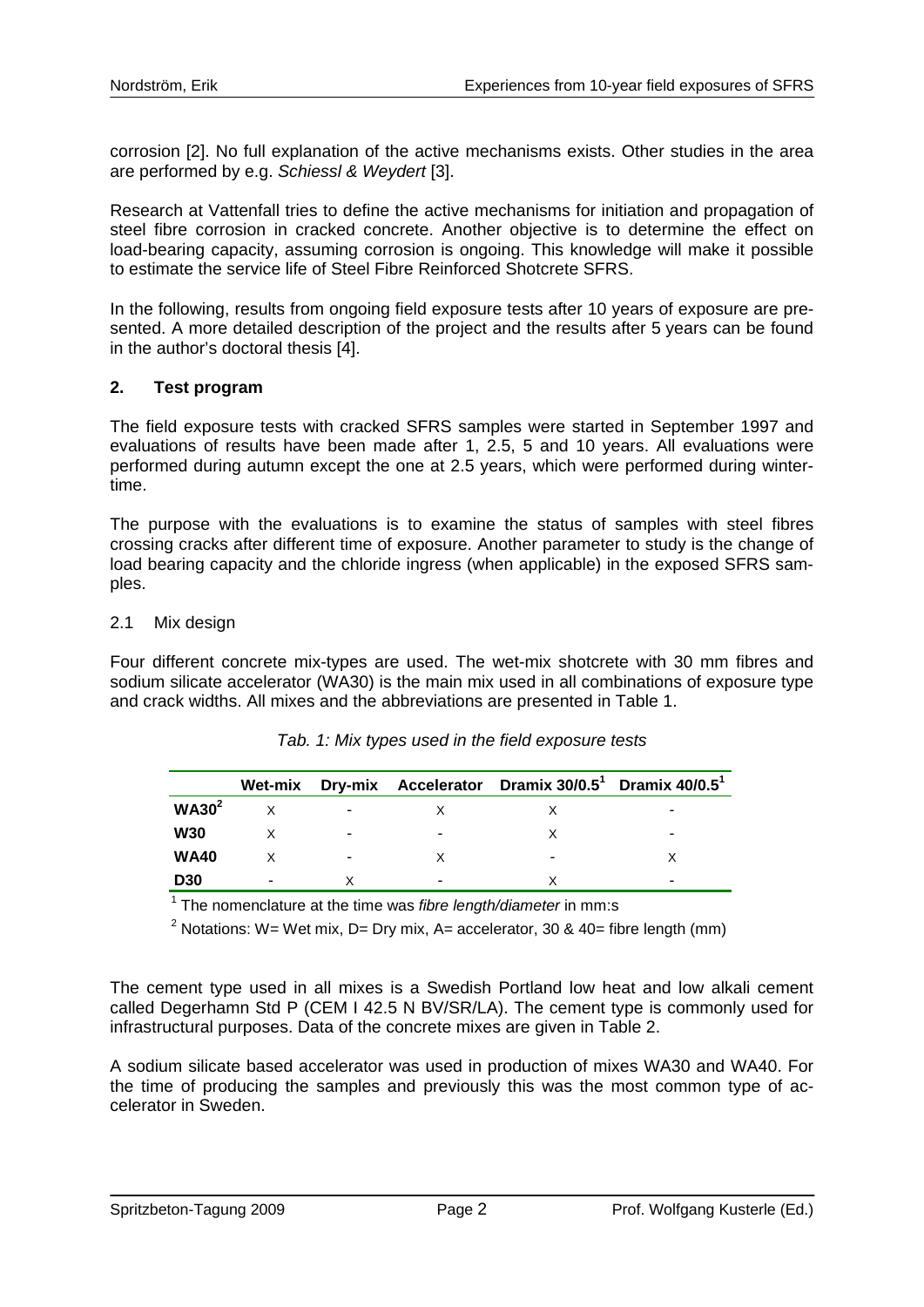|                        |                               | <b>WA30</b> | <b>WA40</b> | <b>W30</b> | <b>D30</b> |
|------------------------|-------------------------------|-------------|-------------|------------|------------|
| W/C                    |                               | 0.42        | 0.42        | 0.42       | $0.3^1$    |
| Cement                 | $\left(\frac{kg}{m^3}\right)$ | 510         | 510         | 510        | 500        |
| Aggregate 0-8 mm       | (kg/m <sup>3</sup> )          | 1202        | 1202        | 1202       | 815        |
| Aggregate 4-8 mm       | (kg/m <sup>3</sup> )          | ۰           |             |            | 286        |
| Aggregate 2-5 mm       | (kg/m <sup>3</sup> )          | ٠           |             |            | 260        |
| Aggregate 0-1 mm       | (kg/m <sup>3</sup> )          | 298         | 298         | 298        | 138        |
| Plasticiser (melamine) | (%/kg C)                      | 1.4         | 1.4         | 1.4        | ۰          |
| Accelerator            | (%/kg C)                      | 3.5         | 3.5         | ۰          | ۰          |
| Fibre                  | (kg/m <sup>3</sup> )          | 70          | 70          | 70         | 65         |

*Tab. 2: Concrete mix design used in the field exposure tests* 

 $1)$  Approximated by measuring the amount of water required during spraying

### 2.2 Manufacturing of samples

Firstly the concrete was shot as large slabs (2\*1.2\*0.15 m). The purpose with shooting the large slabs was to reduce the amount of rebound and receive a more homogenous composition. Totally 11 large slabs were shot. After storing the slabs 28-50 days with constant watering, more than 300 beams were sawn with the dimension 75\*125\*500 mm.

After approximately 56 days the beams were loaded in bending to obtain the desired crack width. Flexural cracking was thus obtained by performing a four-point load set up. Mainly the flexural test was in accordance with the ASTM C1018 test, however with larger beam dimensions and higher rate of deflection (0.25 mm/min).

# 2.3 Exposure environment

The two major climatic factors ruling the rate of corrosion are relative humidity and presence of chlorides. The choice of exposure environment had to be made carefully to make the field exposure tests relevant to actual situations, where steel fibre reinforced shotcrete is commonly used. In the field exposure tests three different sites were thus chosen together with the reference site in the laboratory (20°C and 65% RH):

- Rv40: National Road 40, Borås outdoors along motor highway.
- DAL: The Dalälven river, Älvkarleby outdoors, specimen partly immersed.
- EUG: Eugenia tunnel, Stockholm road tunnel (79.500 vehicles/day).

Details and examples of the situation are shown in Table 3. A complete sketch of the test program and all tested parameters can be seen in figure 1.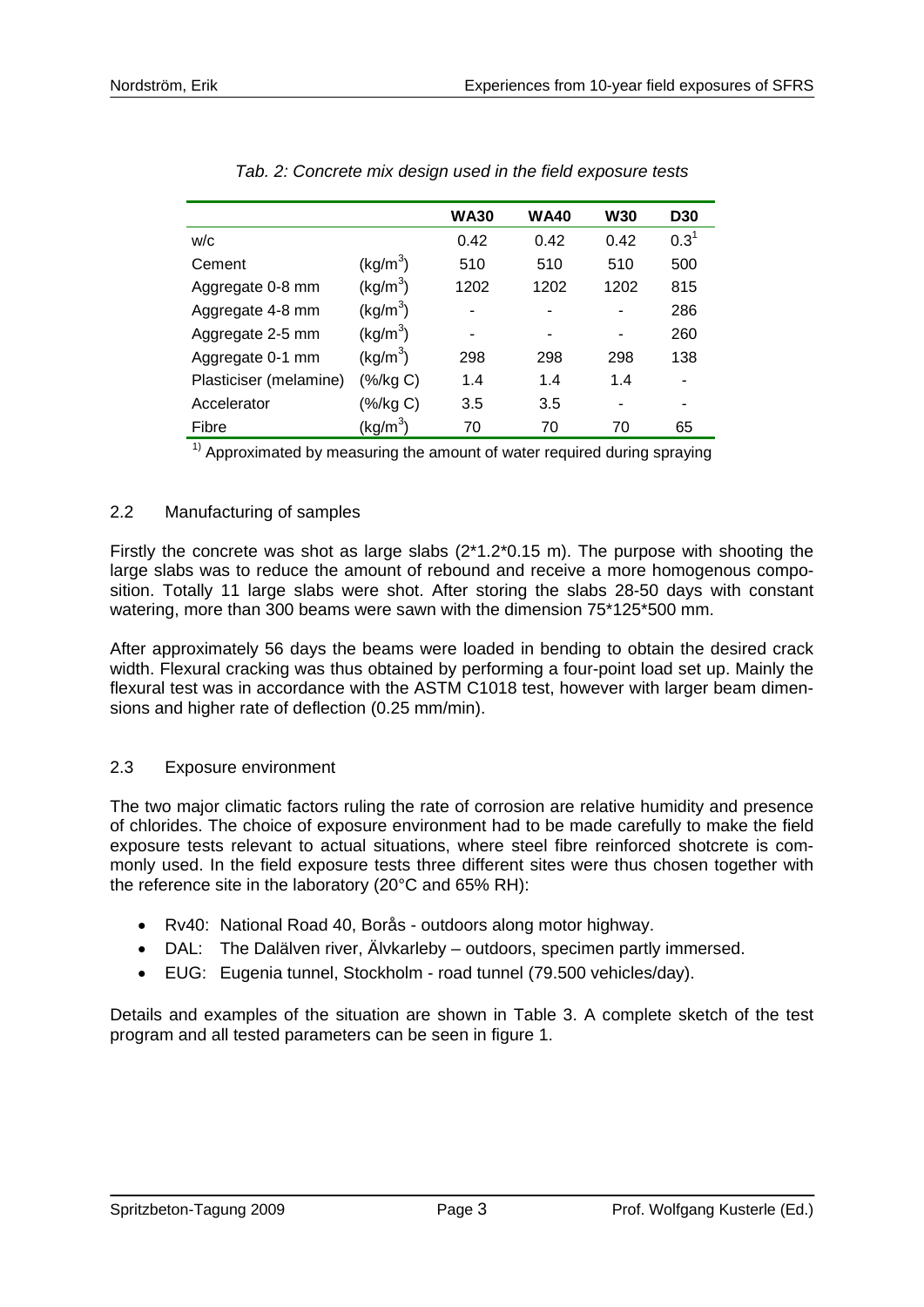| Location          | <b>Type of exposure</b>      | <b>Representing structure type</b> |  |
|-------------------|------------------------------|------------------------------------|--|
| Eugenia tunnel,   | Humid                        | Rock strengthening in tunnels      |  |
| <b>Stockholm</b>  | Chlorides                    |                                    |  |
|                   | Sheltered from rain          |                                    |  |
|                   | Acidifying gases             |                                    |  |
| Main road Rv40,   | Humid                        | Rock strengthening of open cuts    |  |
| <b>Borås</b>      | Chlorides (direct splashing) | Concrete repairs                   |  |
|                   | Rain                         |                                    |  |
| Dalälven river,   | Humid                        | Intake channel                     |  |
| <b>Alvkarleby</b> | Rain                         | Intake tunnel                      |  |

| Tab. 3: Concrete mix design used in the field exposure tests |  |
|--------------------------------------------------------------|--|
|--------------------------------------------------------------|--|



*Figure 1: Field exposure test program* 

# **3. Evaluation after exposure**

In the following, the techniques for evaluation are described. In the first evaluations only two beams from each site were collected. One of the beams was used to measure the residual strength after exposure and the chloride contents. The other beam was used for evaluation of the corrosion on single fibres. For sites, where ongoing corrosion could be stated, the number of beams was doubled at the next evaluation.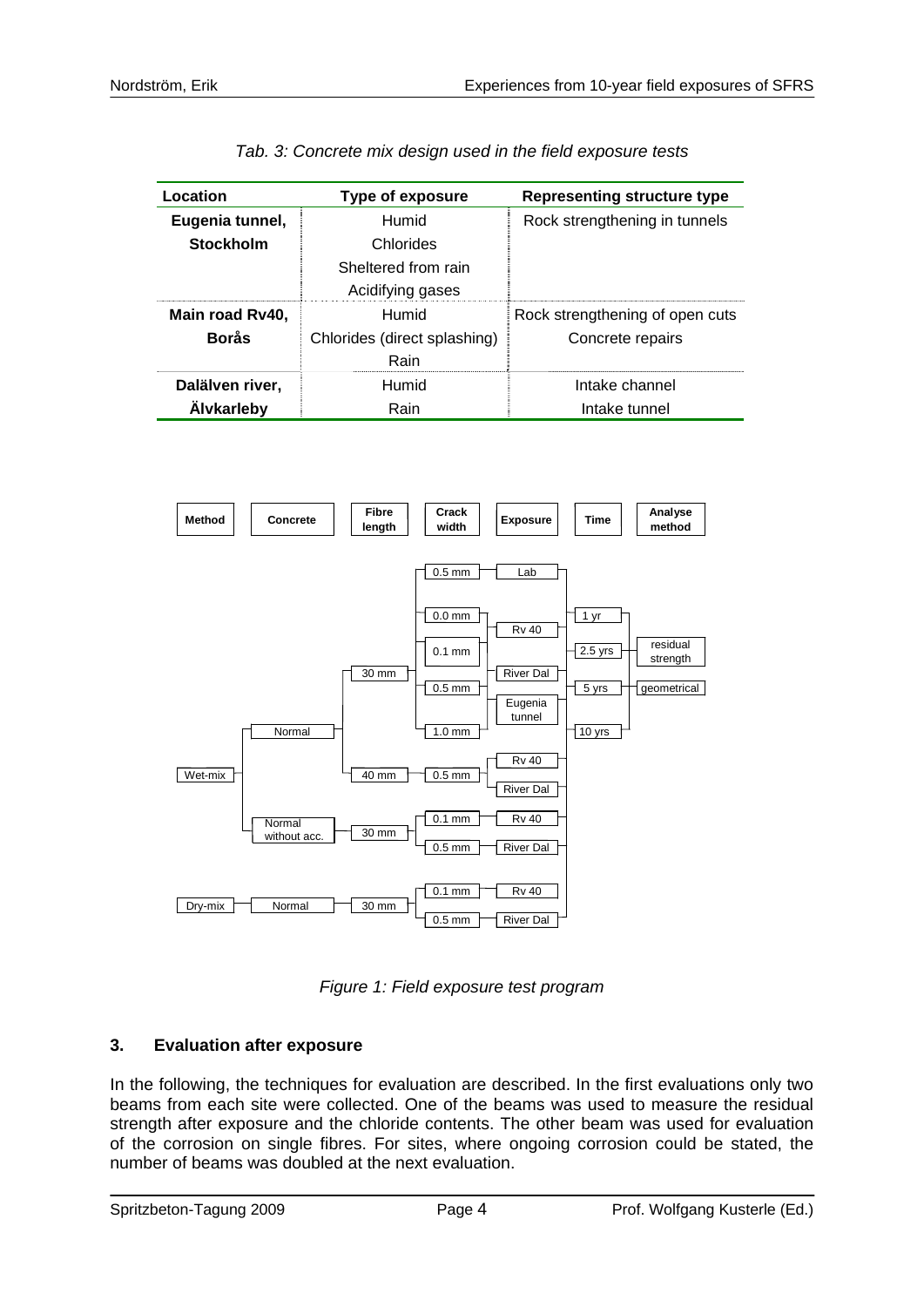### 3.1 Residual strength

Steel fibres are used in the design process e.g. for permanent linings in underground construction to achieve sufficient post-crack behaviour of the shotcrete. The function of a system with steel fibre reinforced shotcrete combined with bolts is fully dependent on sufficient residual strength. Therefore, the influence of corrosion on the long-term residual strength is of great interest and thus studied here.

The pullout resistance created via interaction between fibre and concrete matrix give ductility in concrete containing steel fibres. If corrosion has been initiated, the fibre cross-section decreases locally in the crack region. This could give a change from a ductile pullout behavior of the fibre from the concrete matrix to a brittle fibre failure, when the fibre diameter is too small.

By comparing the residual strength levels at initial flexural cracking with the ones after different time of exposure, this effect can be investigated. By re-loading the beams with flexural load up to 5 mm deflection after exposure, it has been possible to analyze the change in residual strength. The residual strength levels achieved in the re-load are compared with the levels of the initial flexural load test that was interrupted before exposure.

#### 3.2 Removal of fibres

To check if corrosion has been initiated (or possibly the degree of corrosion on fibres crossing cracks), the fibres must be removed from the concrete matrix. Crushing of the concrete plates implies a high risk for steel fibre destruction and ruined possibilities for evaluation. This is valid especially for fibres showing corrosion to a great extent. Small plates were sawn at different distances from the crack mouth in the beams not subjected to continued flexural load (see Figure 2).



*Figure 2: Dismembering of beams (measurements in mm)* 

To minimize the risk for fibre destruction the plates where subjected to repeated freezing and thawing. To secure a concrete destruction during freezing and thawing the plates where first dried out completely for 24 h in 200 °C. After drying they were put in a vessel for vacuum treatment. For 3 days the concrete was exposed to 98 % vacuum. Before normal pressure was restored the vessel was filled with tap water. When normal pressure was obtained in the vessel the water will be sucked into the plates due to the gradient in air pressure in the plates. The gradient implies that the plates receive a very high degree of saturation that results in a total degradation when exposed to freezing [5]. After saturation the specimen were exposed to a freeze thaw cycle from  $+20$  °C to  $-30$  °C to  $+20$  °C in 24 hours. The exposure continued for approximately 3 weeks.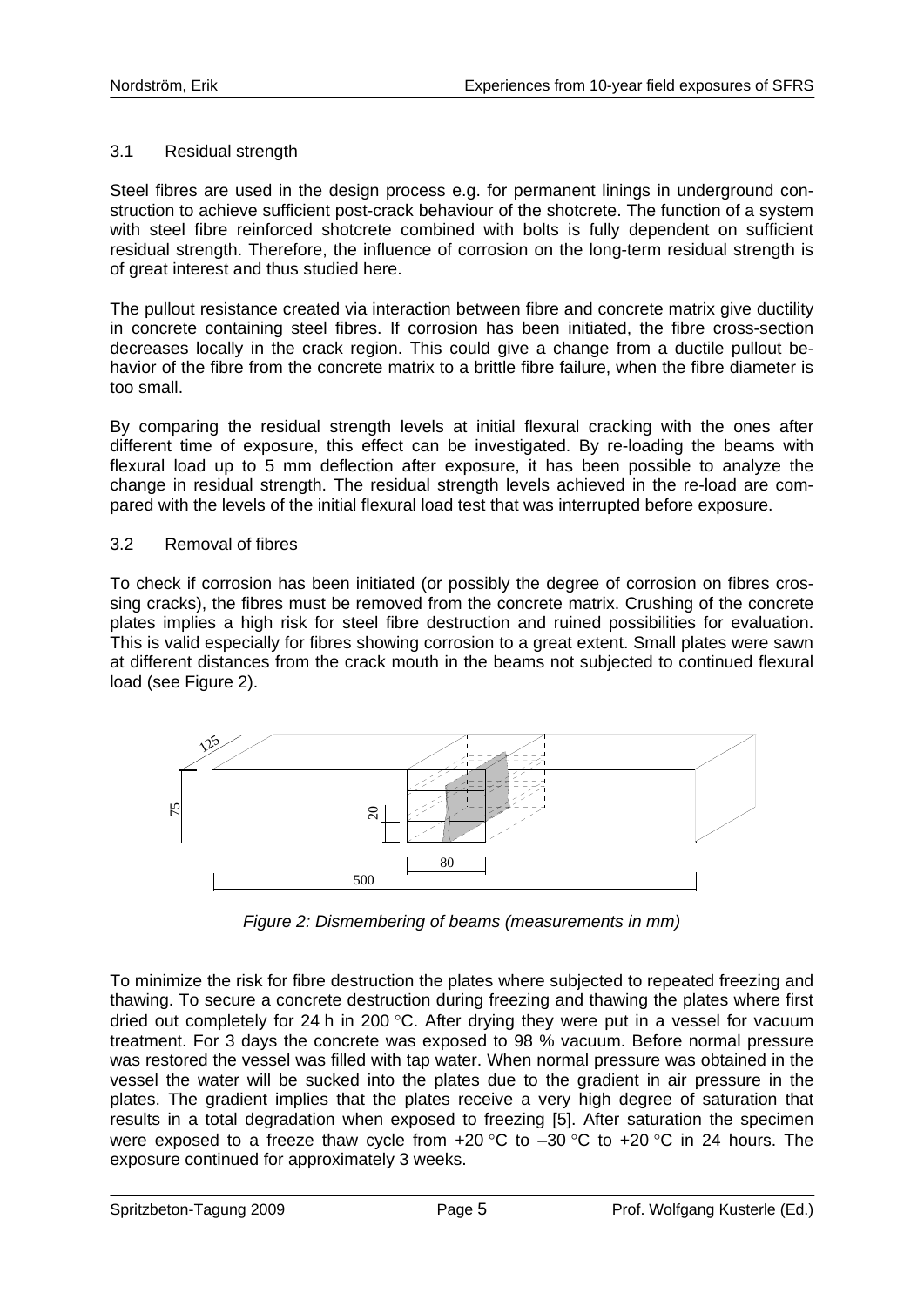From the completely degraded concrete plates using a magneto collects the fibres. Only whole fibres where picked out i.e. only fibres crossing cracks are included in the evaluation.

### 3.3 Corrosion attack

Only fibres crossing the crack are of interest and they are therefore selected by visual examination of the uncovered fibres. These fibres show corrosion in a part surrounded with unaffected steel in the ends. All other fibres are discarded. To make it possible to measure the loss of fibre diameter, the fibres are cauterized to remove all corrosion products by using a "Clark's"-solution. The solution consists of antimony trioxide  $(Sb_2O_3)$  (20 g/l) and tin chloride (SnCl<sub>2</sub>) (50 g/ml) dissolved in concentrated hydrochloric acid. The solution will make only the corroded part of the steel fibres to be "washed" away. After treatment in "Clark's" solution the fibre diameter was measured with a blade micrometer (non-rotating spindle) in the part that has been exposed in the crack. Repeated measurements where made to identify the smallest diameter in the corroded area. The diameter in the corroded area was compared with the unaffected part of the fibre, originally located beside the crack. The loss is measured as percent of the original diameter.

### 3.4 Chloride content and depth of carbonation

To find out the amount of chlorides penetrating the concrete and the crack, measurements were made with a chloride profile from the exposed surface. The chloride content was also measured at different distances from the crack mouth along the crack surface (Figure 3). Drilling was performed with a 5 mm drill to a depth of 2-4 mm perpendicular to the crack surface. Therefore the measurements in the crack are an average for a depth of 2-4 mm from the crack surface. Drilling for the chloride profile from the exposed surface was made to a depth of 5-10 mm perpendicular to a newly created crack. During drilling the debris was collected and solved in hydrochloric acid before measuring with the RCT-method according to the inventors Germann and Hansen [6]. The RCT-method is based on measuring the chloride content in a solution with a chloride selective membrane electrode.

Carbonation depth was measured by splitting the concrete and detecting the carbonation depth with a phenolphthalein-solution (areas not coloured red are carbonated).



*Figure 3: Plan for collection of drilling debris.*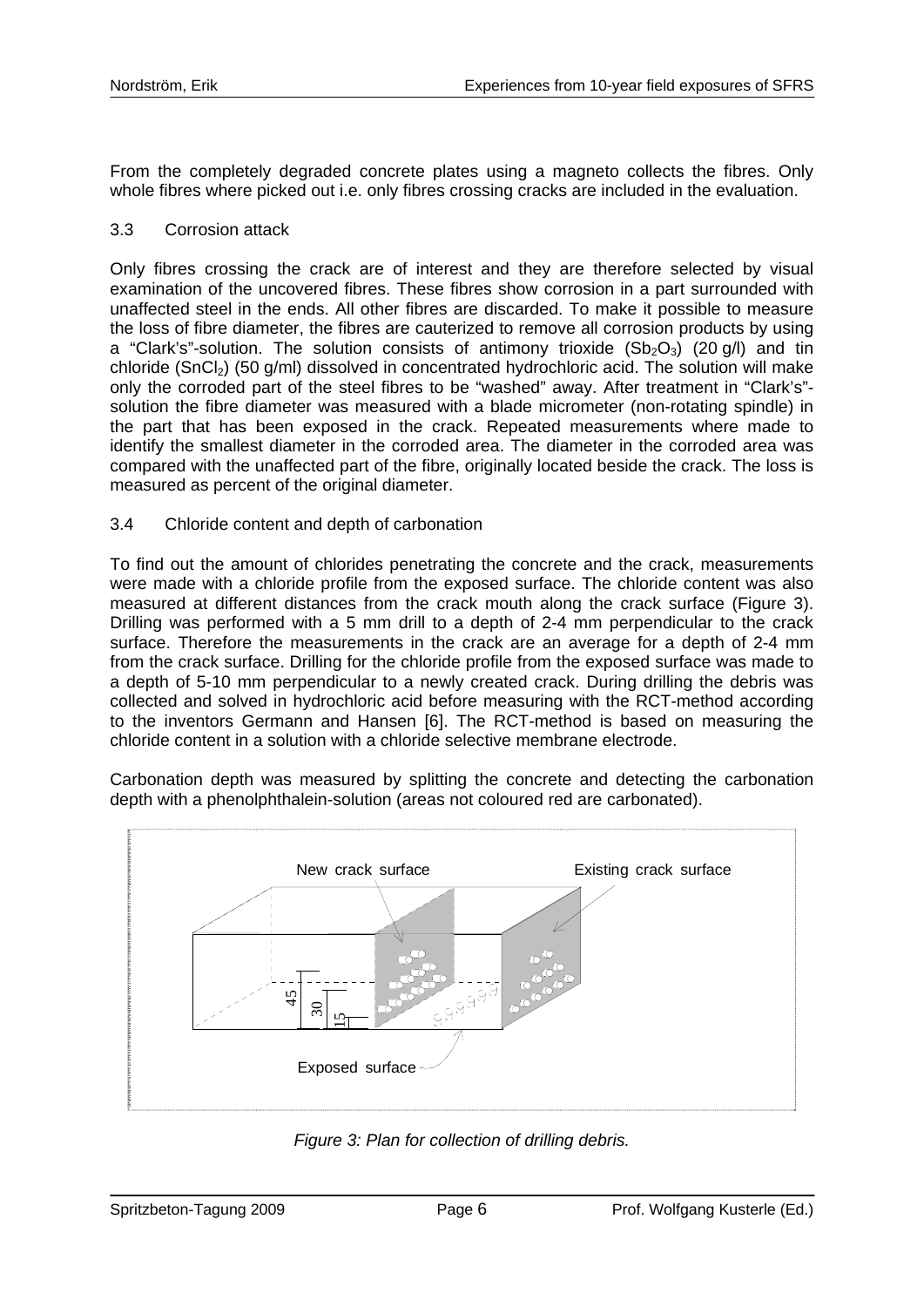### **4. Results**

#### 4.1 Residual strength

To evaluate the change in residual strength two approaches have been developed: 1. The direct comparison approach and 2. The statistical comparison approach.

#### 4.1.1 Direct comparison

The direct approach to detect the change of residual strength with time is based on a comparison of load deflection curves in the four point bending tests before and after exposure. The load at the deflection (differs depending on the crack width) when the flexural load is interrupted, before exposure, is compared with the maximum load achieved at reloading after exposure. In figure 4 a typical test result is shown for a beam with a thin crack (w= 0.1 mm). There it can be stated that the residual strength has increased with 15 % for the sample exposed for one year.

The change of residual strength after 1, 2.5, 5 and 10 years of exposure, according to the direct approach, is shown in figure 5. A slightly higher increase of the residual strength can be seen for crack width 0.1 mm during the first years. For all crack widths the increase seems to have ebbed away or started to decline after 10 years. The influence of type of exposure environment can also be studied. For samples exposed at the Dalälven site, it can be seen that the increase of residual strength is lower and the decrease after 5 years is more obvious. After 10 years of exposure the decrease in residual strength is approximately 30% for  $w=1.0$  mm.



*Figure 4: Change of residual strength - direct approach (w= 0.1 mm)*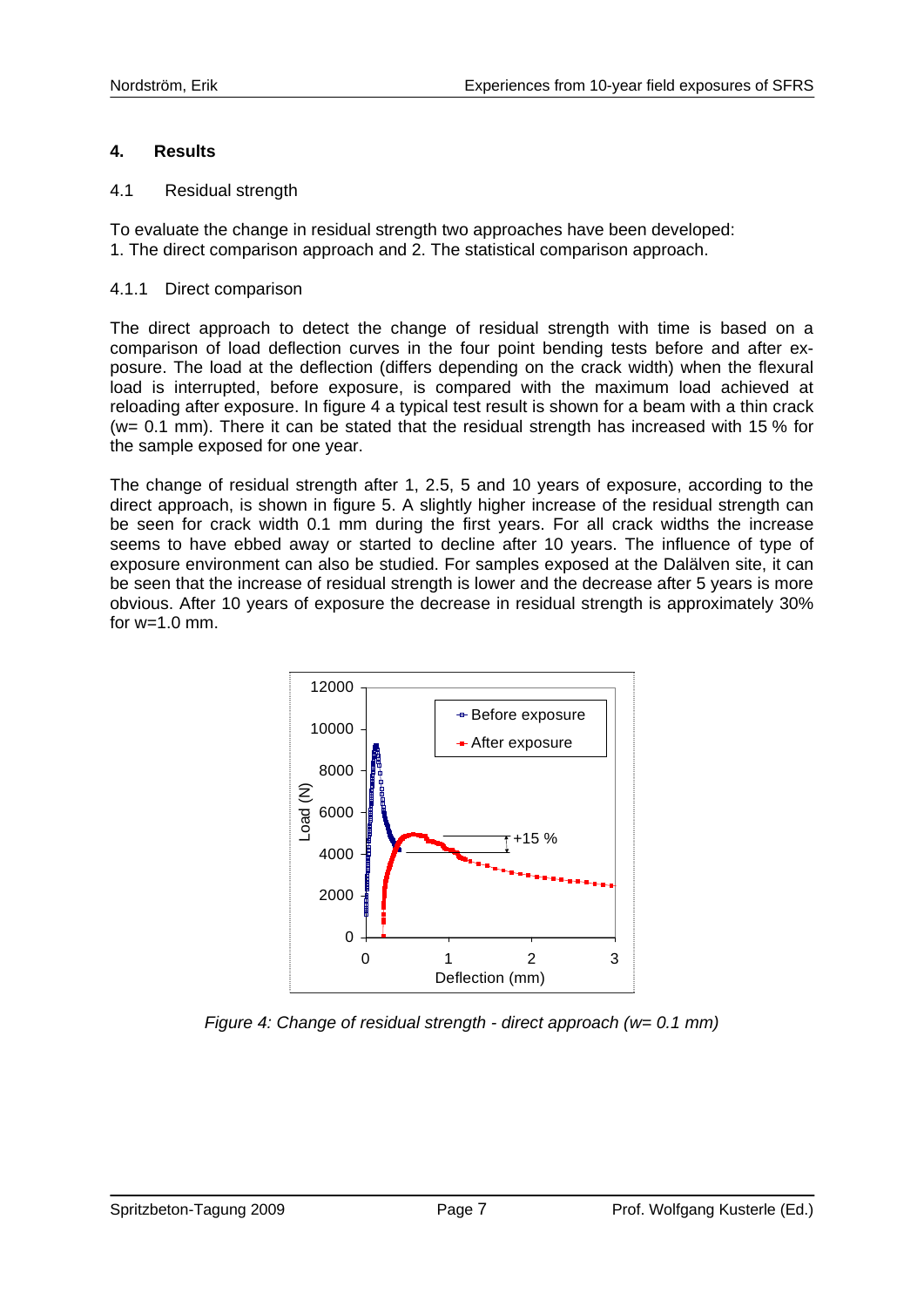

*Figure 5: Development of residual strength for samples from mix WA30. Influence of exposure site, w= 1.0 mm (left), w= 0.1 mm (right)* 

In figure 6 the influence of mix type on the residual strength is shown. The wet-mix samples with 40 mm fibres and accelerator (WA40) did not receive any initial increase of the residual strength and showed a loss of 40 % after 10 years. The residual strength seems to increase slightly more for wet-mix samples with 30 mm fibres and accelerator (WA30) than compared to other mix types. No significant influence of shooting method (dry-mix or wet-mix) can be seen.



*Figure 6: Development of residual strength for all types of mix. Rv40, w= 0.1 mm (left), w= 0.5 mm (right)*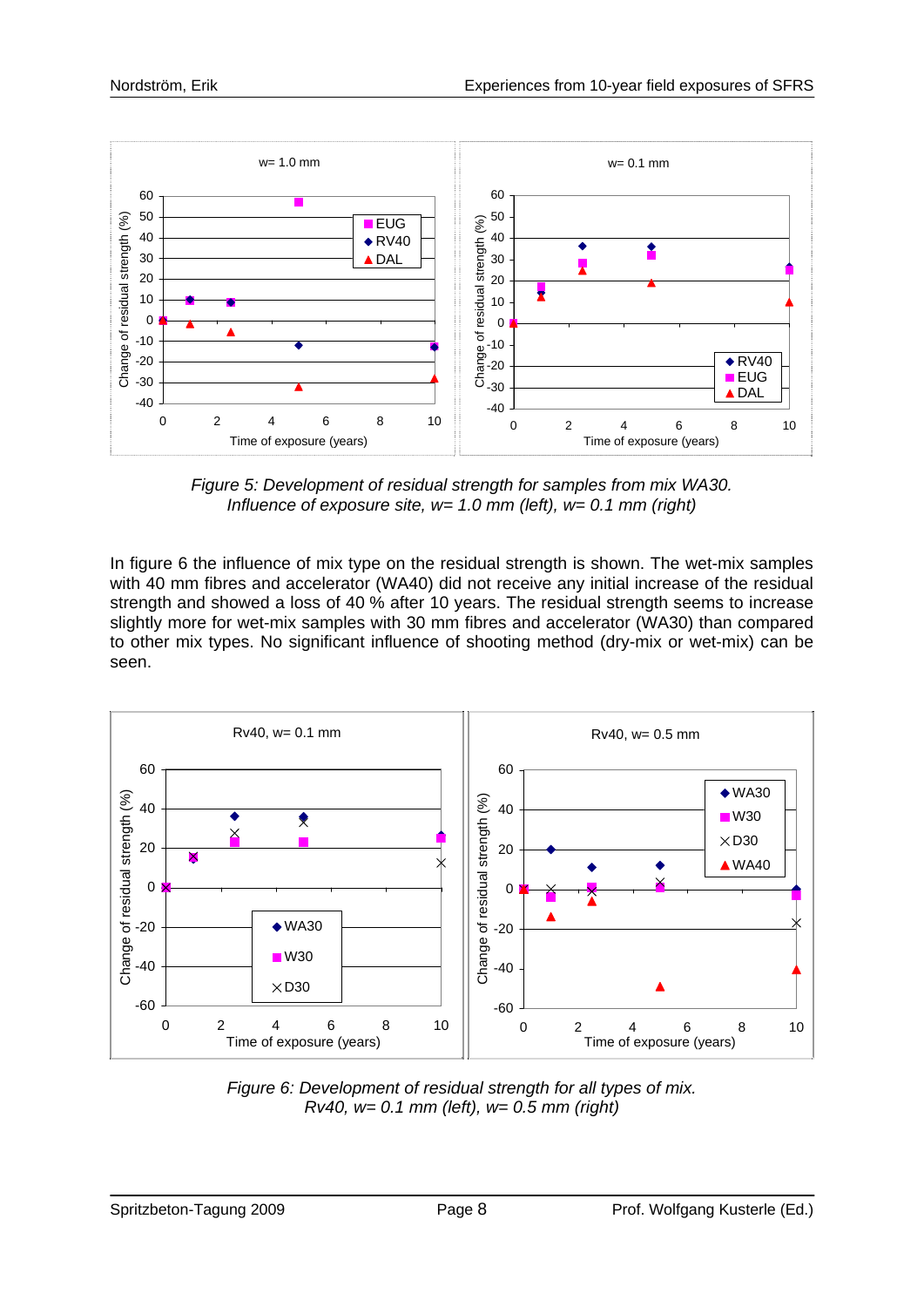# 4.1.2 Statistical comparison

One weakness of the direct approach is that the load levels are not compared at the same deflection. The load-level when the test is interrupted before exposure is compared with the peak load when continuing the bending test after exposure. These two loads do not occur at the same deflection. In the statistical comparison approach a compilation of 111 beam tests (from routine testing) is used to estimate the expected development of the load-deformation curve, if the test would have continued when the samples where cracked before exposure.

The base for the statistical comparison approach is a large number of standardised beam tests according to the modified ASTM C1018. To estimate the expected load deflection curve the inclination at a deflection interval from 0.35 to 0.45 mm (an interval where there are results from the first loading occasion) is connected to the achieved development up to a deflection of 2 mm. In figure 7 the definition of the inclination (ΔF/Δd) is shown and the results from the compilation of beam tests. In figure 8 the principle for the evaluation of change in residual capacity according to the statistical approach is presented.

The results regarding crack width and exposure site are shown in figure 9 and as can be seen the scatter is very large. This makes it difficult to draw any conclusions regarding the influence of crack width. However, one observed tendency is that samples from the Eugenia tunnel (EUG) initially seemed to perform better than the other samples. After 10 years also these samples show a reduced residual strength.

Influence of mix type on the residual strength at 2 mm, evaluated according to the statistical approach, can be found in figure 8. Also in this approach, the samples with 40 mm fibres and accelerator (WA40) show a lower performance than other mixes. No major influence can be seen between different crack widths after 10 years.



*Figure 7: Definition of the inclination in the interval 0.35 < d < 0.45 (left). Average load development up to d= 2 mm due to inclination (right).* 

To keep in mind is that the compilation of standardised tests is made solely for 30 mm fibres. If a similar compilation had been made for 40 mm fibres the fictive development would have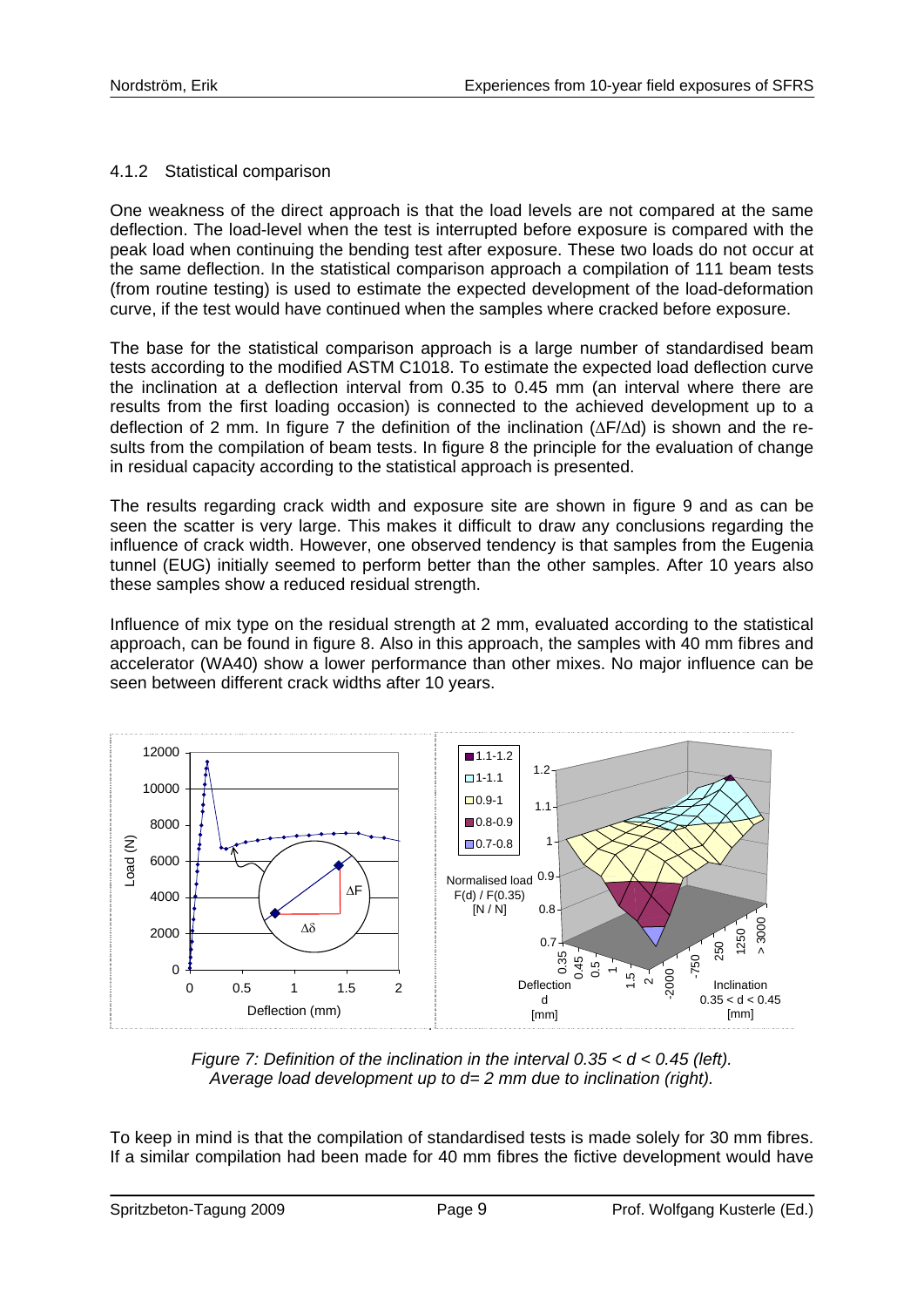given a higher load level at 2 mm deflection. This is because longer fibres give a higher pullout resistance and therefore a higher residual strength. Thereby the reduction showed in figure 10 should have been even larger for the WA40 samples.



*Figure 8: Change of residual strength - statistical approach. Development of residual strength at 2 mm deflection for samples from mix WA30.* 



*Figure 9: Development of residual strength at 2 mm deflection for samples from mix WA30. w= 1.0 mm (left), w= 0.1 mm (right). (Comparison with fictive values!)*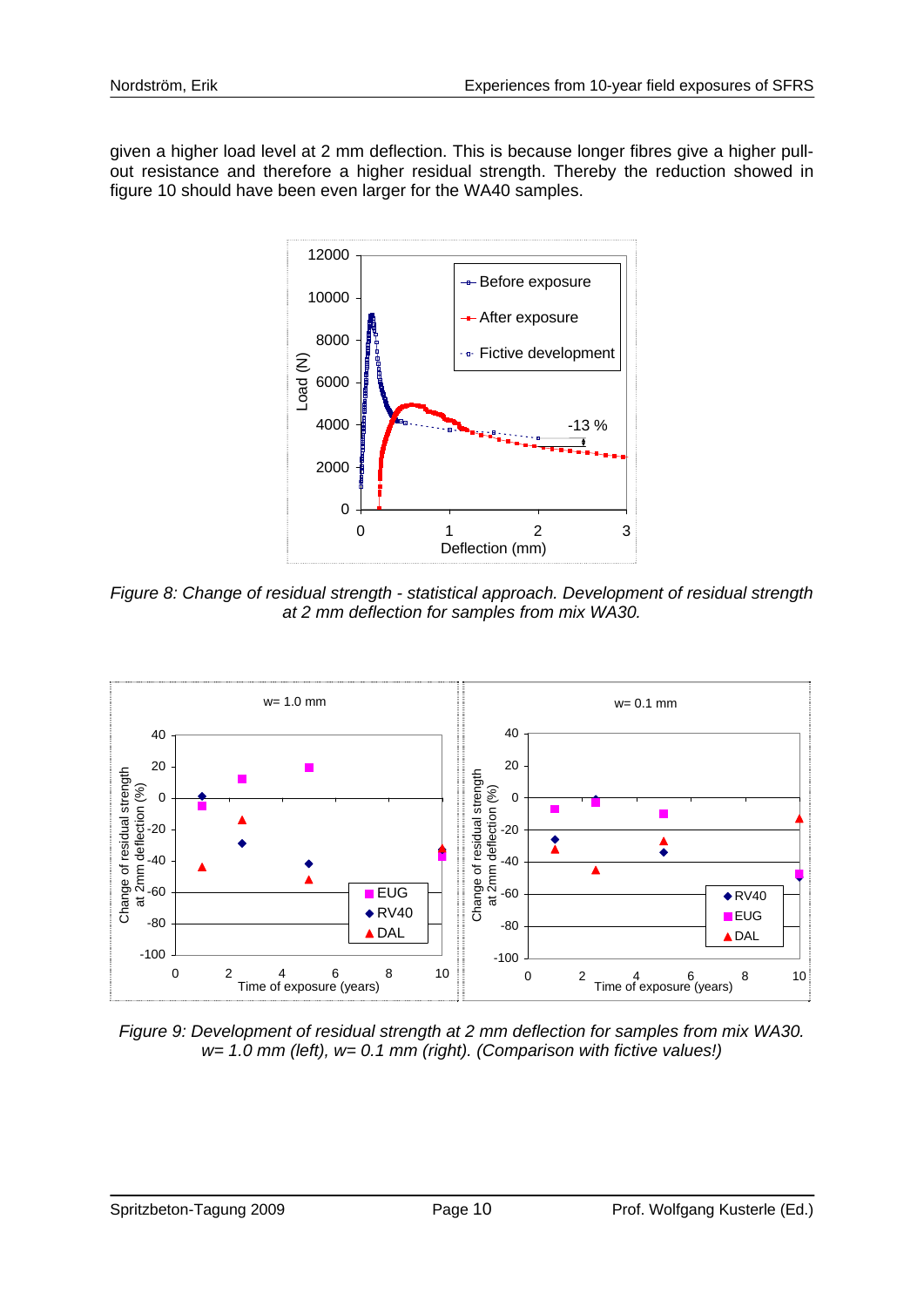

*Figure 10: Development of residual strength at 2 mm deflection for all mix types. Rv40, w= 0.5 mm (left), w= 0.1 mm (right). (Comparison with fictive values!)* 

# 4.2 Chloride content

Generally, despite some few values, the measured chloride content was quite low (<0.1% Cl/kg cement) after year 1. After 10 years of exposure the chloride content has increased successively. From figure 11 it can be seen that there is no large influence from crack width on the chloride concentration along the crack surface. The chloride profiles made in homogenous concrete (figure 12) show a higher chloride concentration on samples exposed in the Eugenia tunnel.



*Figure 11: Chloride content at crack surface for WA30-samples after 10 years of exposure. Crack widths. Rv40 (left). Eugenia tunnel (right).*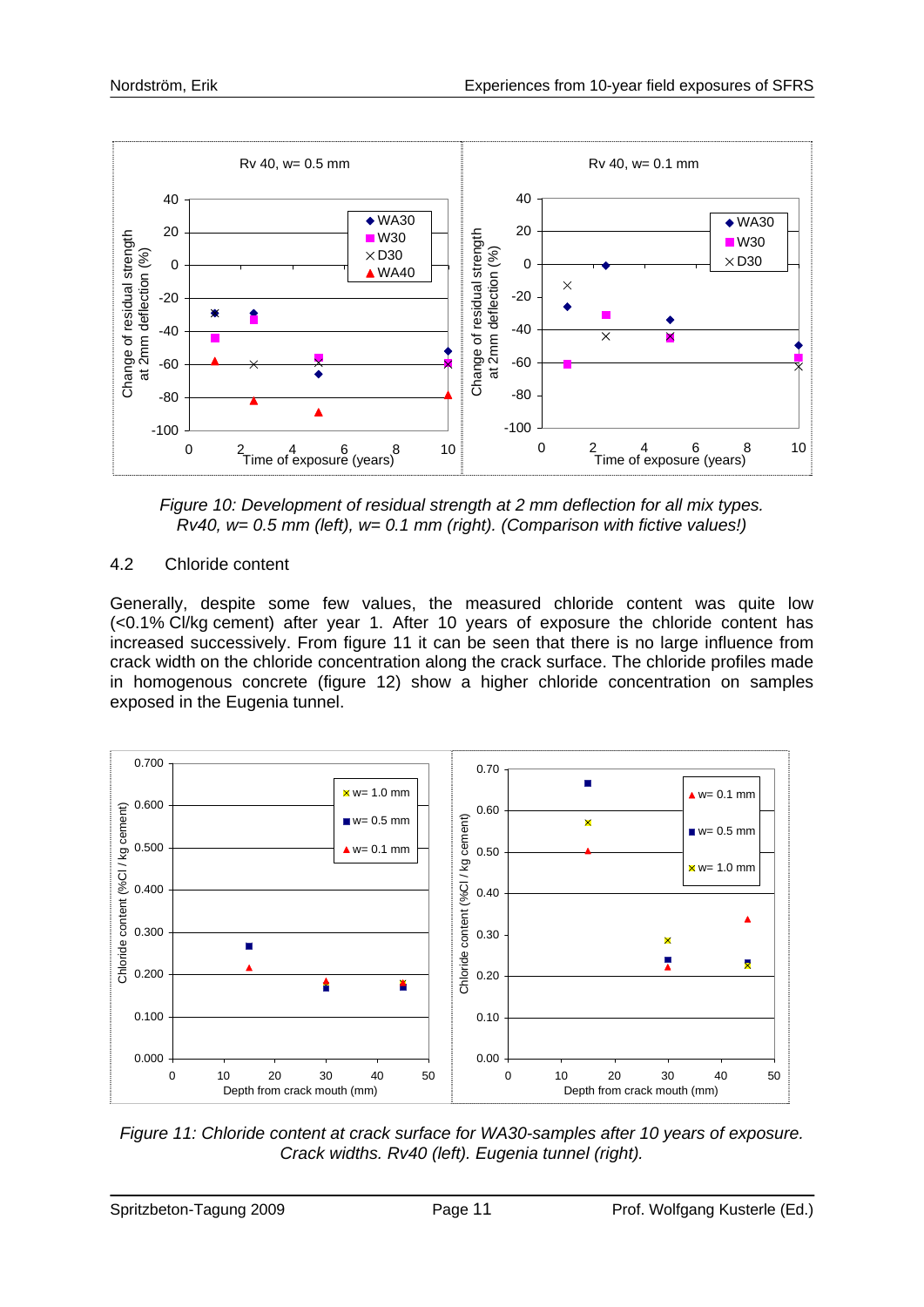

*Figure 12: Average chloride profile from homogenous samples after 10 years of exposure. Exposure sites: Eugenia and RV40.* 

# 4.3 Carbonation

It could be stated that all concrete types were carbonated only a few millimetres. The outdoor conditions and the short time (in relation to common carbonation rates) of exposure is the reason to this. High quality of the shotcrete giving a low permeability to carbon dioxide is another important factor.

# 4.4 Corrosion of fibres

Measurements of the loss of fibre diameter give an indication about the rate of corrosion since measurements are made after different times of exposure. To take into consideration that only fibres with a corrosion pit in combination with unaffected steel on both sides are selected, all other fibres crossing the crack are assumed to be unaffected. Since the exact number of fibres crossing the crack is unknown an estimated average is used. From [4] the average number of fibres are 27. The decrease of fibre diameter presented below is therefore an average of found corroded fibres and non-corroded fibres up to a total of 27 fibres. The influence from crack width and exposure site on the corrosion attack is shown in figures 13 & 14. At the exposure site Rv40 the samples with crack width 1.0 mm corrode more than the 0.1 and 0.5 mm samples. The difference in corrosion attack after 10 years is small between w= 0.1 mm and w= 0.5 mm. The corrosion attack for samples in the Eugenia tunnel has increased significantly since the evaluation after 5 years. The attack is even more severe than at Rv40.

In figure 15 the influence from mix type can be studied. The mix with longer fibres (WA40) shows a higher loss of fibre diameter significantly after 10 years of exposure. The degree of attack on the 40 mm fibres is twice as much compared to the 30 mm fibres. The samples from the Dalälven river show almost no corrosion attack. Noticeable is that also the dry-mix samples have started to corrode to a large extent at Rv40. The attack is in the same range as for WA40 samples.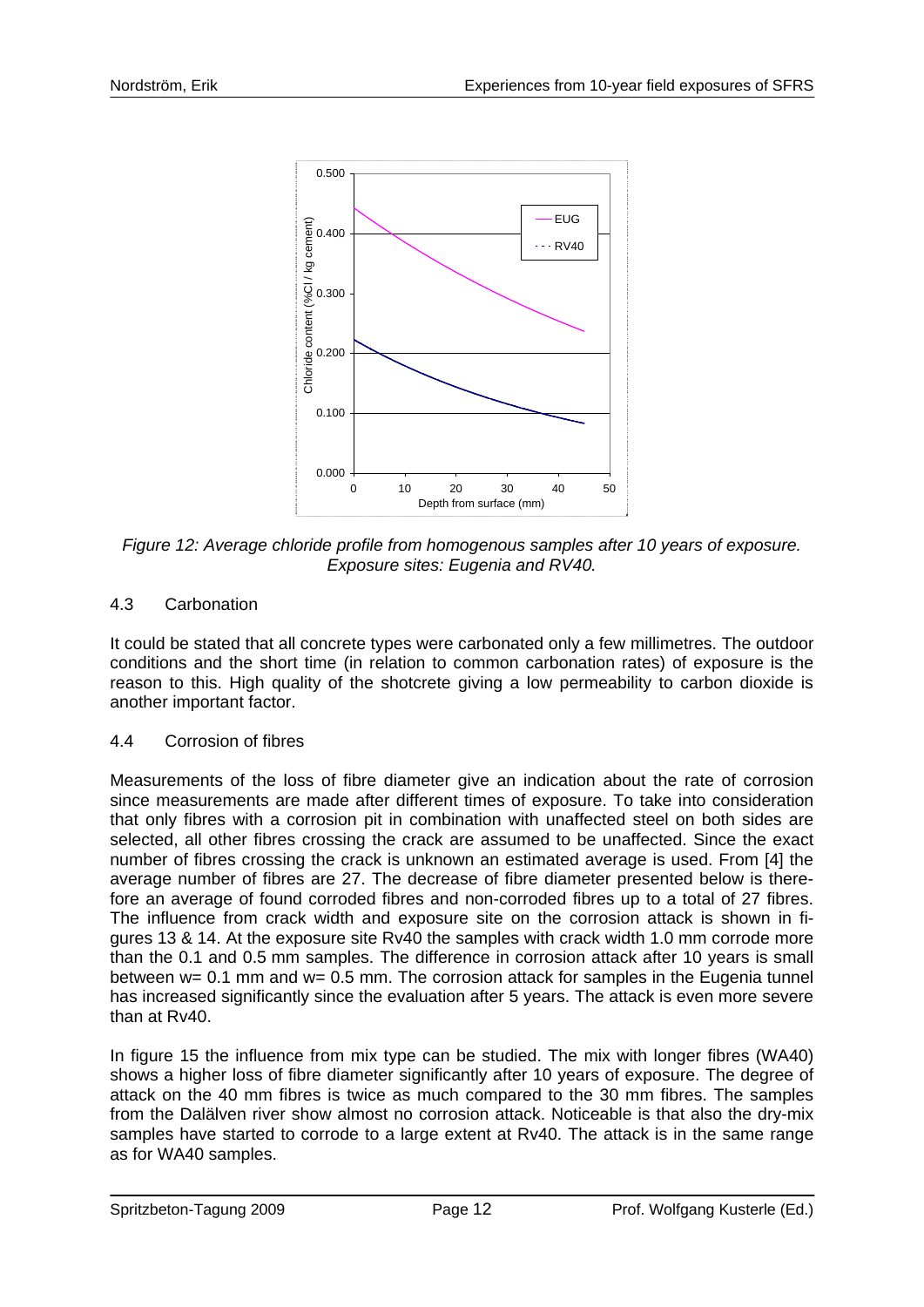

*Figure 13: Decrease of fibre diameter for samples at different time of exposure. Rv40, Crack widths, Mix= WA30.* 



*Figure 14: Decrease of fibre diameter for samples at at different time of exposure. Eugenia tunnel, Crack widths, Mix= WA30.*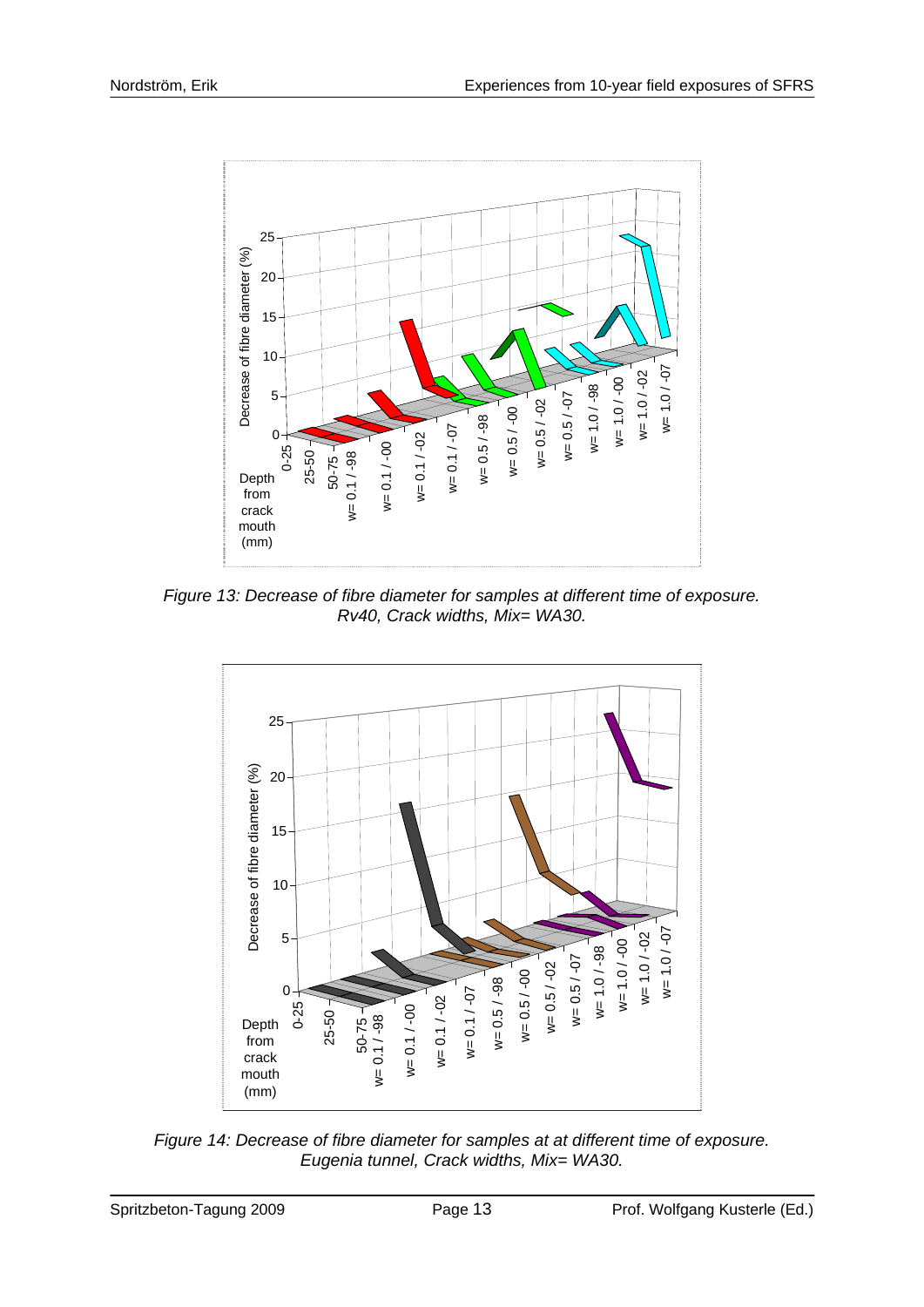

*Figure 15: Decrease of fibre diameter for samples at Rv40 at different time of exposure. Mix types, Crack width w= 0.5 mm.* 

# **5. Discussion**

A factor not taken into consideration in the evaluations is that the samples are placed on slightly different levels (+/- 250 mm) above ground (except the Dalälven exposure). This could influence the microclimate by slightly different humidity conditions (lower level samples should be exposed to slightly higher humidity and higher degree of exposure to de-icing salts). According to measurements by Luping presented in Wirje & al. (1996) [7] a change of height with 0.5 m can change the chloride flux with 50% (at a constant distance of approximately 1 m from the road).

# 5.1 Residual strength

Figure 15: Decrease of thick diameter for samples at Ry40 at different time of exposure.<br>
The state of the state of the state of the state of the state of the state of the state of the state of the state of the state of t The initial increase of residual bending strength after exposure, seen in the direct approach, is probably caused by continued hydration of the concrete, resulting in increased anchorage strength between fibre and concrete. This gives an increased residual strength especially at low levels of deflection, where the comparison is made in the direct approach. The strength increase is higher for smaller crack widths and the effect of self-healing could be an additional reason for that effect. It was namely observed that some of the thinner cracks were completely filled with deposits from self-healing. Looking on the statistical approach and the change in residual strength at higher deflections it is not possible to see any increase for the smaller crack widths. The increase must therefore only be valid for a very small pullout distances (fibre slip) of the fibres.

For samples with ongoing corrosion of fibres the increase of residual strength must be expected to be temporary. Actually, the fibres should turn to show a brittle tensile failure instead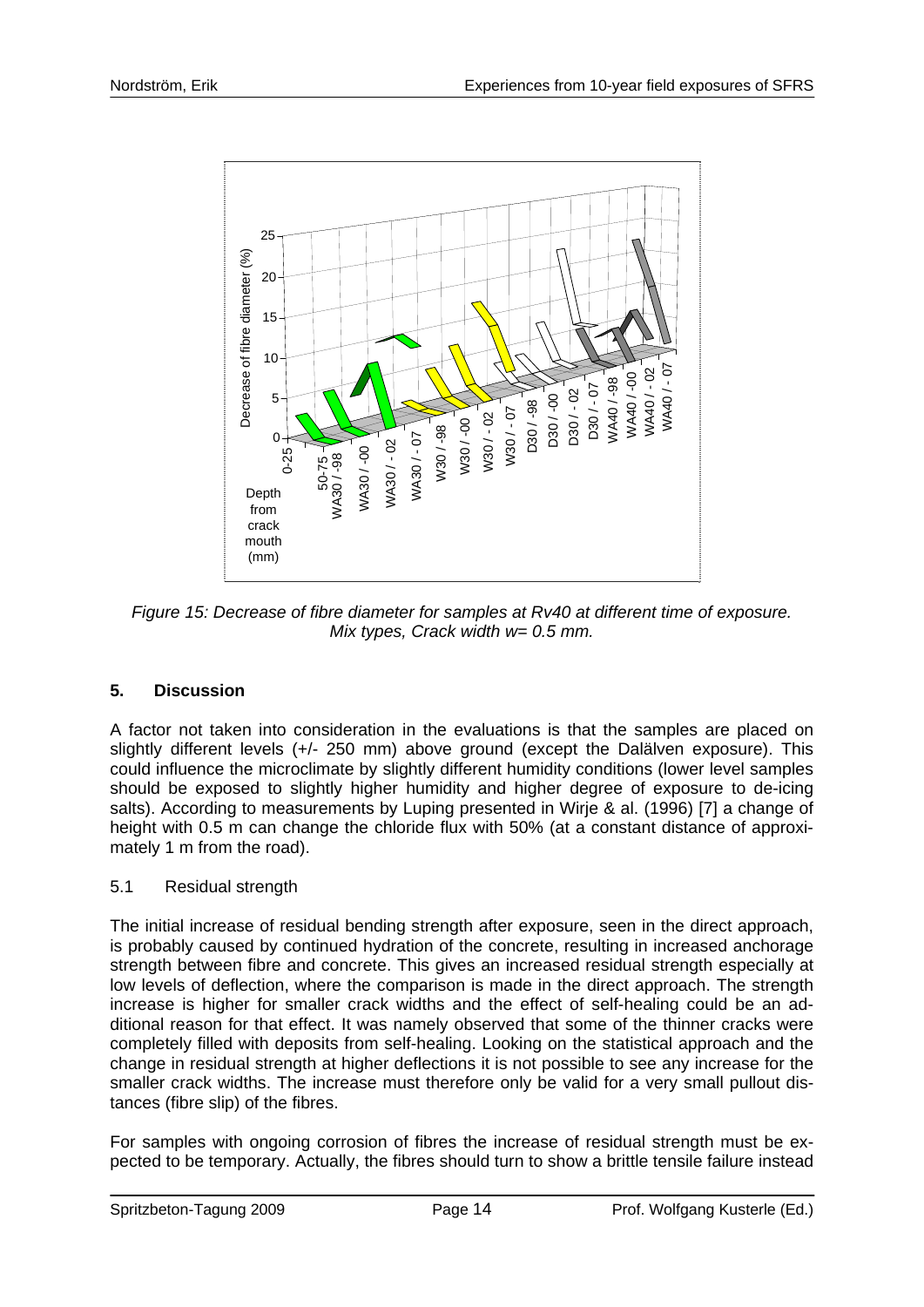of a ductile pullout failure at some critical degree of corrosion. The trend after 10 years is that the increase of residual strength already has slowed down for all samples according to the direct approach.

Influence from exposure environment is obvious for the Dalälven river samples, which show a larger loss of residual strength in the direct approach than samples stored at Rv40 and Eugenia. One explanation can be that the samples have been partly immersed in water all the time leading to a high degree of saturation. This resulted in higher degradation of the concrete matrix due to frost action. Another explanation could be a limited self-healing due to conditions with more constant humidity and without splashing or a lower ability to self-heal due to other water characteristics in the river. Continuous flow of river water could also flush the cracks. Ice formation in the cracks or pressure from ice between the beams could make the crack width vary over the year and therefore diminish the possibilities for self-healing. In the statistical approach the Dalälven and the Rv40 samples perform in a quite similar way (larger difference in direct approach). The reason for the loss of residual strength is however probably different. To summarize the discussion, the two evaluation methods show the residual strength loss at different deflections. For the Dalälven samples the loss can be due to frost action and for the Rv40 and Eugenia tunnel samples the loss is more likely to be corrosion. The reason is that the concrete quality is more important at small deflections and the fibres are more important at higher deflections. The influence from concrete quality is therefore better shown in the direct approach and the influence from loss of fibres is better shown in the statistical approach.

In the statistical approach the samples from the Eugenia tunnel show a large reduction of residual strength in the period since the evaluation after 5 years. Corrosion of fibres is the most probable explanation.

The influence of fibre length can be seen from the reduction of residual strength according to the statistical approach where the samples with 40 mm fibres show a larger reduction than samples with 30 mm fibres. This goes in line with the reduction of fibre diameter, where the longer fibres loose more diameter than the shorter ones in the same period.

#### 5.2 Chloride content

The evaluation after one year showed a very low content of chlorides in the samples. At following evaluations the levels have increased. The general chloride contents at both Rv40 and the Eugenia tunnel are quite high (> 0.20 %/kg cement) in the outer 10 mm of the concrete. In the Swedish Road Administration regulations Bro 2002 [8] the upper limit for non-tensioned reinforcement is 0.3 %/kg cement. For homogenous concrete, the use of a chloride threshold value is common. For a cracked concrete like in these tests, the corrosion mainly takes place in the cracked region and therefore the relationship between free OH and CI ions is supposed to be less important than the environment (humidity, temperature, oxygen concentration) in the crack.

Surprisingly the samples in the Eugenia tunnel show the highest chloride concentrations. They are placed higher up from the ground than at Rv40 and therefore the chloride exposure should be lower. The lower chloride concentrations at Rv40 could be explained by the fact that the samples there are exposed to rain and direct splashing from the road during the summer period. Chlorides close to the crack mouth are then washed away. Samples exposed in the Eugenia tunnel are sheltered from rain. One uncertainty with the chloride levels in the Eugenia tunnel is that the tunnel surface generally is washed with water applied at high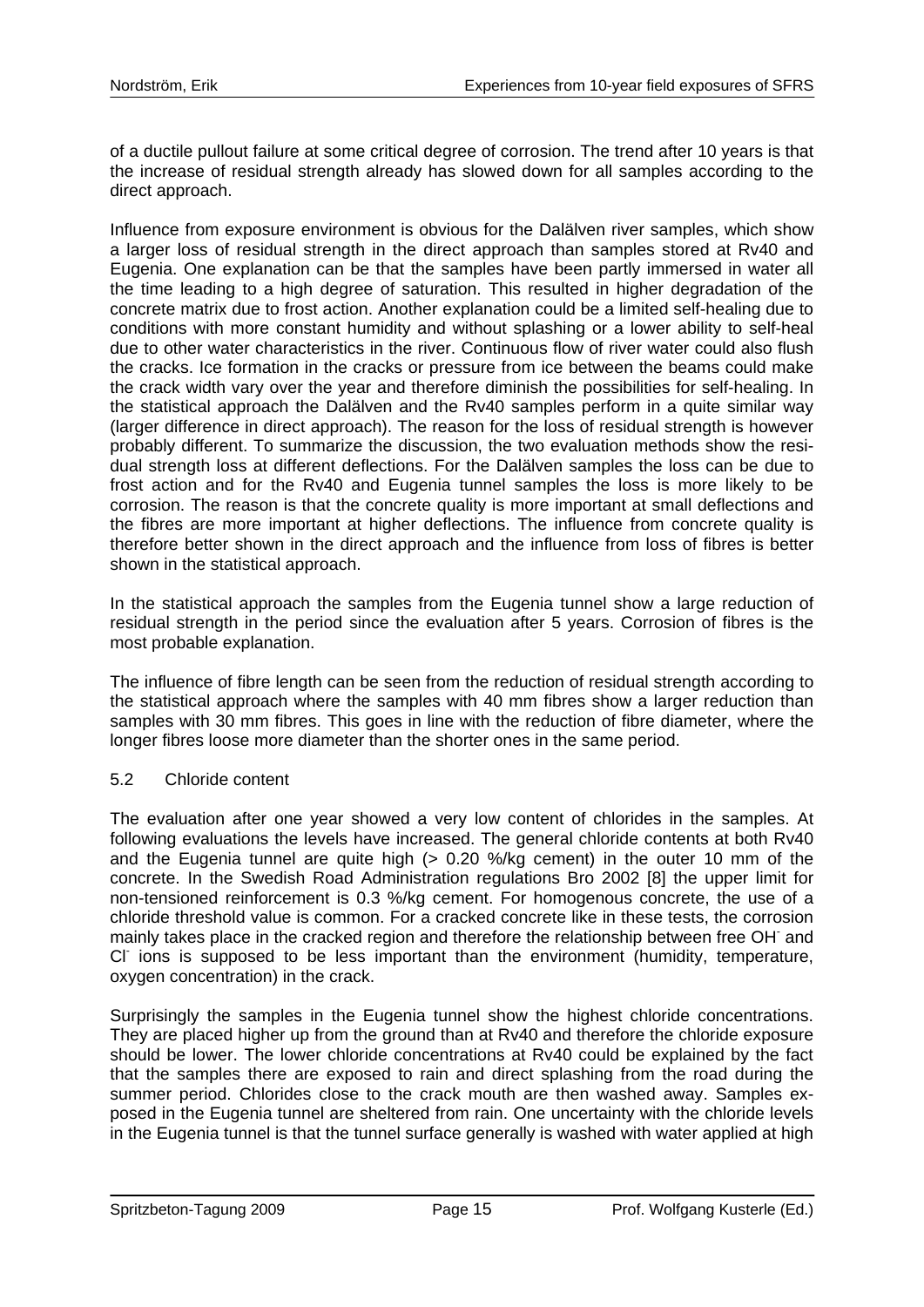pressure once a year (late summer) and it is not clear whether the exposed beams have been washed or not.

#### 5.3 Corrosion on fibres

Surprisingly corrosion had initiated after only one year of exposure at Rv40. At the same time no or very small amounts of corrosion could be seen in samples exposed in the Eugenia tunnel or at the Dalälven River. After 10 years the corrosion attack continues to propagate at Rv40. In the Eugenia tunnel a rapid change of corrosion attack is noted. The attack is now more severe than at Rv40. One uncertainty is that the tunnel samples have been moved outside the tunnel where they were not sheltered from rain for 6-12 months. This could possibly have given conditions to accelerate the corrosion. On the other hand only 6-12 months should not be that important in a 10-year-perspective. The Dalälven samples only show small amounts of corrosion.

The influence of crack width shows that fibres in 1.0 mm cracks corrode more than in 0.1 and 0.5 mm cracks. It can also be seen that the corrosion attack on fibres decreases with increased depth in the crack. The reason to this should be decreased crack width and therefore lower access for oxygen due to higher RH for longer periods than in the parts close to the crack mouth.

From the limited amount of samples it seems like the 40 mm fibres show a more severe damage from corrosion than the 30 mm fibres. The loss of fibre diameter on the 40 mm fibres is twice the loss on the 30 mm fibres. This supports the hypothesis that the effect of the anode to cathode area to be an important factor. This could also be an underestimation of the attack. Since an ocular method for selection of fibres is used, only fibres not ruptured can be selected. If a fibre has broken due to heavy corrosion or if it has broken due to ice formation in the crack during the freeze-thaw cycles, used to disintegrate the fibres from the concrete matrix, they will not be found in the selection of fibres. The extreme situation would be if all fibres where broken due to heavy corrosion, no fibres would be found.

A correlation between corrosion attack and the behaviour in the residual strength tests can also be made where the samples with 40 mm fibres have lost the majority of their ductility at a deflection of 2 mm.

When it comes to concrete mix type, no significant influence on the corrosion can be seen.

In general the rate of corrosion is much higher than expected in the Rv40 and Eugenia tunnel environment. If the rate of corrosion in this environment is constant, there will be a great loss of residual strength in a couple of years for cracks larger than 0.5 mm. No larger cracks can therefore be accepted in a structure placed in this type of environment, if fibres are used as structural reinforcement.

#### **6. Conclusions**

After 10 years of field exposure tests the following conclusions can be drawn:

• Possible continued hydration and therefore increased anchorage strength for the steel fibres gives an initial increase in residual strength at small deflections. The increase is temporary since loss of fibre diameter by corrosion or lowered bond strength between fibre and concrete, due to frost action, will lower the ductility and reduce this effect.